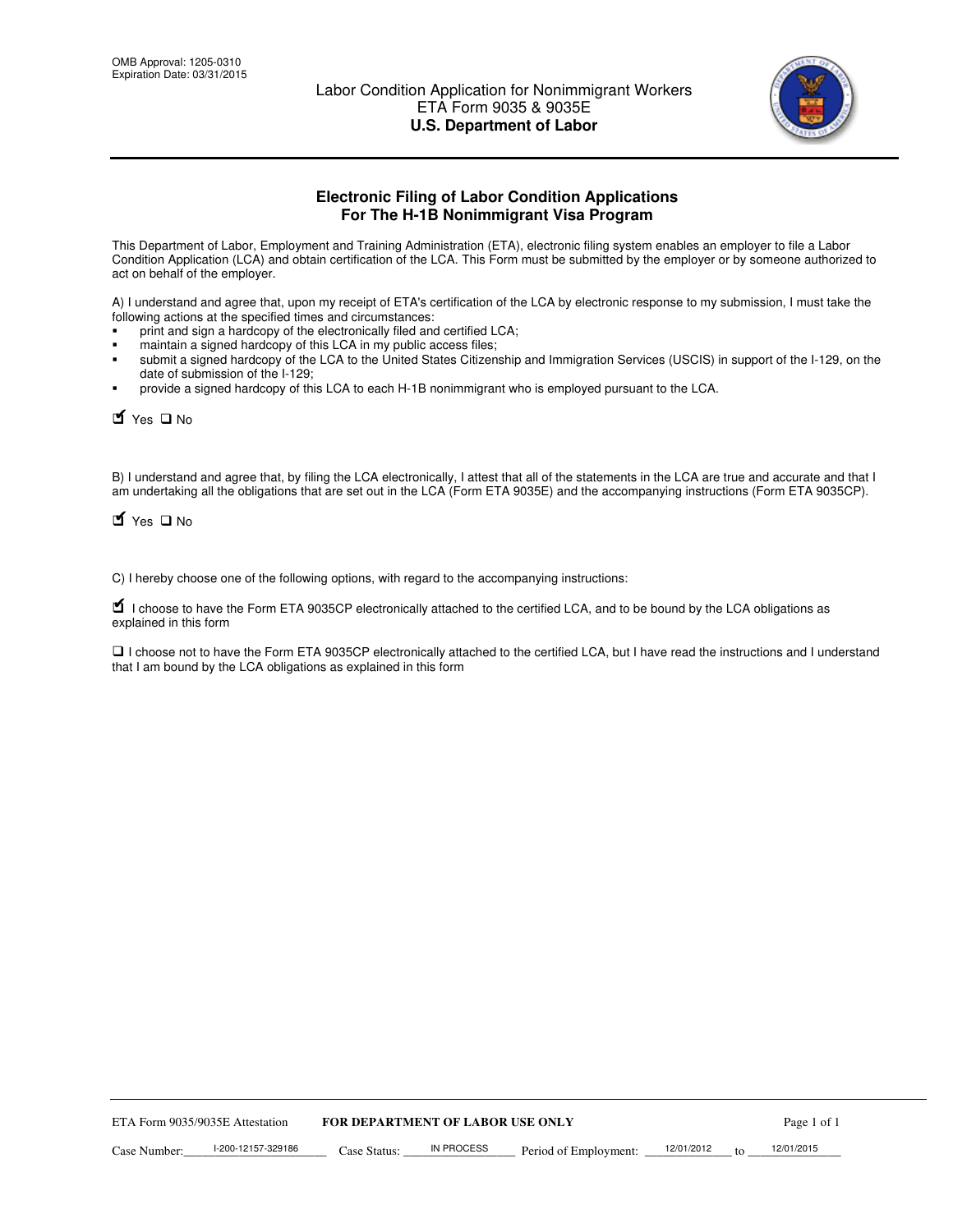## Labor Condition Application for Nonimmigrant Workers ETA Form 9035 & 9035E **U.S. Department of Labor**



*Please read and review the filing instructions carefully before completing the ETA Form 9035 or 9035E. A copy of the instructions can be found at http://www.foreignlaborcert.doleta.gov/. In accordance with Federal Regulations at 20 CFR 655.730(b), incomplete or obviously inaccurate Labor Condition Applications (LCAs) will not be certified by the Department of Labor. If the employer has received permission from the Administrator of the Office of Foreign Labor Certification to submit this form non-electronically, ALL required fields/items containing an asterisk ( \* ) must be completed as well as any fields/items where a response is conditional as indicated by the section ( § ) symbol.* 

## **A. Employment-Based Nonimmigrant Visa Information**

| 1. Indicate the type of visa classification supported by this application (Write classification symbol): * |  | $H-1B$ |
|------------------------------------------------------------------------------------------------------------|--|--------|
|                                                                                                            |  |        |

#### **B. Temporary Need Information**

| 1. Job Title *<br>PROGRAM DIRECTOR                                                                                                                                      |                                                            |                                      |                                             |  |  |  |  |
|-------------------------------------------------------------------------------------------------------------------------------------------------------------------------|------------------------------------------------------------|--------------------------------------|---------------------------------------------|--|--|--|--|
| 2. SOC (ONET/OES) code *                                                                                                                                                |                                                            | 3. SOC (ONET/OES) occupation title * |                                             |  |  |  |  |
| 27-2022                                                                                                                                                                 | COACHES AND SCOUTS                                         |                                      |                                             |  |  |  |  |
| 4. Is this a full-time position? *                                                                                                                                      |                                                            |                                      | <b>Period of Intended Employment</b>        |  |  |  |  |
| $\blacksquare$ Yes<br>$\square$ No                                                                                                                                      | 5. Begin Date *<br>12/01/2012<br>(mm/dd/yyyy)              |                                      | 6. End Date *<br>12/01/2015<br>(mm/dd/yyyy) |  |  |  |  |
| 7. Worker positions needed/basis for the visa classification supported by this application                                                                              |                                                            |                                      |                                             |  |  |  |  |
|                                                                                                                                                                         | Total Worker Positions Being Requested for Certification * |                                      |                                             |  |  |  |  |
| Basis for the visa classification supported by this application<br>(indicate the total workers in each applicable category based on the total workers identified above) |                                                            |                                      |                                             |  |  |  |  |
| a. New employment *                                                                                                                                                     |                                                            |                                      | d. New concurrent employment *              |  |  |  |  |
| b. Continuation of previously approved employment *<br>0<br>without change with the same employer                                                                       |                                                            | 0                                    | e. Change in employer *                     |  |  |  |  |
| 0<br>c. Change in previously approved employment *                                                                                                                      |                                                            |                                      | f. Amended petition *                       |  |  |  |  |

## **C. Employer Information**

| $\blacksquare$ Yes<br>$\square$ No                                                                                                                                      | 5. Begin Date *<br>12/01/2012<br>(mm/dd/yyyy)              | 6. End Date *<br>12/01/2015<br>(mm/dd/vvvv)                       |
|-------------------------------------------------------------------------------------------------------------------------------------------------------------------------|------------------------------------------------------------|-------------------------------------------------------------------|
| 7. Worker positions needed/basis for the visa classification supported by this application                                                                              |                                                            |                                                                   |
| 1                                                                                                                                                                       | Total Worker Positions Being Requested for Certification * |                                                                   |
| Basis for the visa classification supported by this application<br>(indicate the total workers in each applicable category based on the total workers identified above) |                                                            |                                                                   |
| a. New employment *                                                                                                                                                     |                                                            | 0<br>d. New concurrent employment *                               |
| b. Continuation of previously approved employment *<br>0<br>without change with the same employer                                                                       |                                                            | e. Change in employer *<br>0                                      |
| 0<br>c. Change in previously approved employment *                                                                                                                      |                                                            | 0<br>f. Amended petition *                                        |
| C. Employer Information                                                                                                                                                 |                                                            |                                                                   |
| 1. Legal business name *<br>SOCCER CENTERS, INC                                                                                                                         |                                                            |                                                                   |
| 2. Trade name/Doing Business As $(DBA)$ , if applicable $N/A$                                                                                                           |                                                            |                                                                   |
| 3. Address 1 *<br>300 MEMORIAL DRIVE                                                                                                                                    |                                                            |                                                                   |
| 4. Address 2<br>N/A                                                                                                                                                     |                                                            |                                                                   |
| 5. City *<br><b>SOMERSET</b>                                                                                                                                            |                                                            | 7. Postal code *<br>$\overline{6. \text{ State}}^*_{NJ}$<br>08873 |
| 8. Country *<br>UNITED STATES OF AMERICA                                                                                                                                |                                                            | 9. Province<br>N/A                                                |
|                                                                                                                                                                         |                                                            | 11. Extension<br>N/A                                              |
|                                                                                                                                                                         |                                                            |                                                                   |
| 10. Telephone number * 7327484625<br>12. Federal Employer Identification Number (FEIN from IRS) *                                                                       |                                                            | 13. NAICS code (must be at least 4-digits) *                      |

ETA Form 9035/9035E **FOR DEPARTMENT OF LABOR USE ONLY** Page 1 of 6 12/01/2015

Case Number:  $\frac{1-200-12157-329186}{200}$  Case Status:  $\frac{1}{200}$  Period of Employment:  $\frac{1201/2012}{200}$  to  $\frac{12/01/2015}{200}$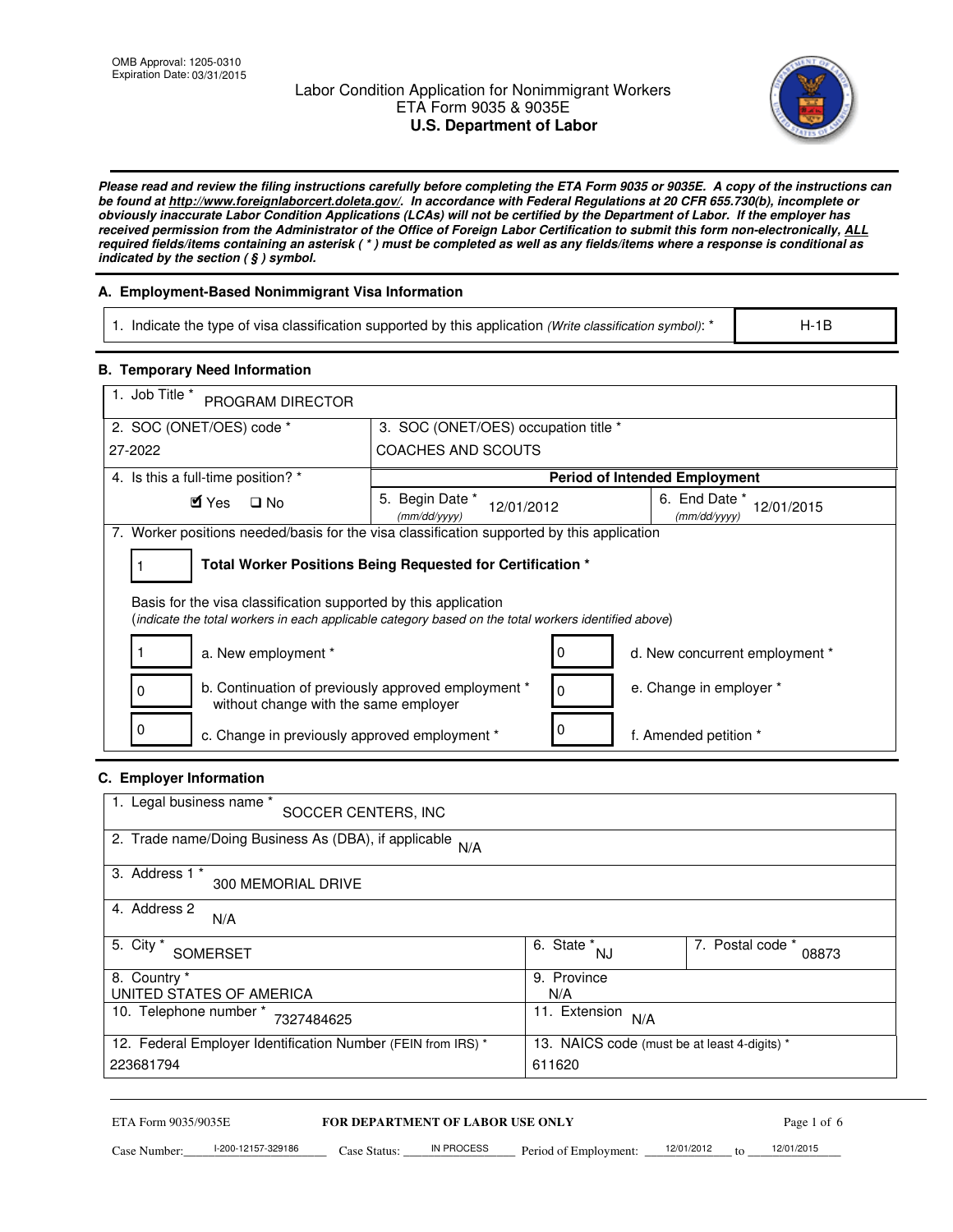

## **D. Employer Point of Contact Information**

**Important Note**: The information contained in this Section must be that of an employee of the employer who is authorized to act on behalf of the employer in labor certification matters. The information in this Section must be different from the agent or attorney information listed in Section E, unless the attorney is an employee of the employer.

| 1. Contact's last (family) name *            | 2. First (given) name * |                                    | 3. Middle name(s) *       |  |
|----------------------------------------------|-------------------------|------------------------------------|---------------------------|--|
| CULL                                         | <b>FRANK</b>            |                                    | N/A                       |  |
| 4. Contact's job title *<br><b>PRESIDENT</b> |                         |                                    |                           |  |
| 5. Address 1 *<br>300 MEMORIAL DRIVE         |                         |                                    |                           |  |
| 6. Address 2<br>N/A                          |                         |                                    |                           |  |
| 7. City *<br><b>SOMERSET</b>                 |                         | $\overline{8. \text{ State}}^*$ NJ | 9. Postal code *<br>08873 |  |
| 10. Country *<br>UNITED STATES OF AMERICA    |                         | 11. Province<br>N/A                |                           |  |
| 12. Telephone number *                       | Extension<br>13.        | 14. E-Mail address                 |                           |  |
| 7327484625                                   | N/A                     | FRANK@SOCCERCENTERS.COM            |                           |  |

#### **E. Attorney or Agent Information (If applicable)**

| 1. Is the employer represented by an attorney or agent in the filing of this application? *<br>If "Yes", complete the remainder of Section E below. |     |                                                  |                                                                    |                       |      |       | $\blacksquare$ Yes                   | $\square$ No |
|-----------------------------------------------------------------------------------------------------------------------------------------------------|-----|--------------------------------------------------|--------------------------------------------------------------------|-----------------------|------|-------|--------------------------------------|--------------|
| 2. Attorney or Agent's last (family) name $s$                                                                                                       |     | 3. First (given) name $\boldsymbol{\mathcal{S}}$ |                                                                    |                       |      |       | 4. Middle name(s) $\boldsymbol{\xi}$ |              |
| <b>SKLAR</b>                                                                                                                                        |     | <b>STEVEN</b>                                    |                                                                    |                       | ADAM |       |                                      |              |
| 5. Address 1 § 108 BAKER STREET, SUITE 102                                                                                                          |     |                                                  |                                                                    |                       |      |       |                                      |              |
| 6. Address 2<br>N/A                                                                                                                                 |     |                                                  |                                                                    |                       |      |       |                                      |              |
| 7. City §<br>MAPLEWOOD                                                                                                                              |     |                                                  | 8. State $\boldsymbol{\mathcal{S}}$<br><b>NJ</b>                   |                       |      | 07040 | 9. Postal code $\boldsymbol{\xi}$    |              |
| 10. Country §<br>UNITED STATES OF AMERICA                                                                                                           |     |                                                  | 11. Province<br>N/A                                                |                       |      |       |                                      |              |
| 12. Telephone number $\boldsymbol{\mathfrak{s}}$                                                                                                    |     | 13. Extension                                    |                                                                    | 14. E-Mail address    |      |       |                                      |              |
| 9737620700                                                                                                                                          | N/A |                                                  |                                                                    | SKLAR@STEVENSKLAR.COM |      |       |                                      |              |
| 15. Law firm/Business name $\boldsymbol{\xi}$                                                                                                       |     |                                                  | 16. Law firm/Business FEIN §                                       |                       |      |       |                                      |              |
| PUSIN & SKLAR, LLC                                                                                                                                  |     |                                                  | 223528856                                                          |                       |      |       |                                      |              |
| 17. State Bar number (only if attorney) $\oint$                                                                                                     |     |                                                  | 18. State of highest court where attorney is in good               |                       |      |       |                                      |              |
| 002261989                                                                                                                                           |     |                                                  | standing (only if attorney) $\boldsymbol{\S}$<br><b>NEW JERSEY</b> |                       |      |       |                                      |              |
|                                                                                                                                                     |     |                                                  |                                                                    |                       |      |       |                                      |              |
| 19. Name of the highest court where attorney is in good standing (only if attorney) $\frac{1}{5}$                                                   |     |                                                  |                                                                    |                       |      |       |                                      |              |
| <b>SUPREME COURT</b>                                                                                                                                |     |                                                  |                                                                    |                       |      |       |                                      |              |
|                                                                                                                                                     |     |                                                  |                                                                    |                       |      |       |                                      |              |
|                                                                                                                                                     |     |                                                  |                                                                    |                       |      |       |                                      |              |
|                                                                                                                                                     |     |                                                  |                                                                    |                       |      |       |                                      |              |
|                                                                                                                                                     |     |                                                  |                                                                    |                       |      |       |                                      |              |
|                                                                                                                                                     |     |                                                  |                                                                    |                       |      |       |                                      |              |
|                                                                                                                                                     |     |                                                  |                                                                    |                       |      |       |                                      |              |
|                                                                                                                                                     |     |                                                  |                                                                    |                       |      |       |                                      |              |
| ETA Form 9035/9035E                                                                                                                                 |     | <b>FOR DEPARTMENT OF LABOR USE ONLY</b>          |                                                                    |                       |      |       | Page 2 of 6                          |              |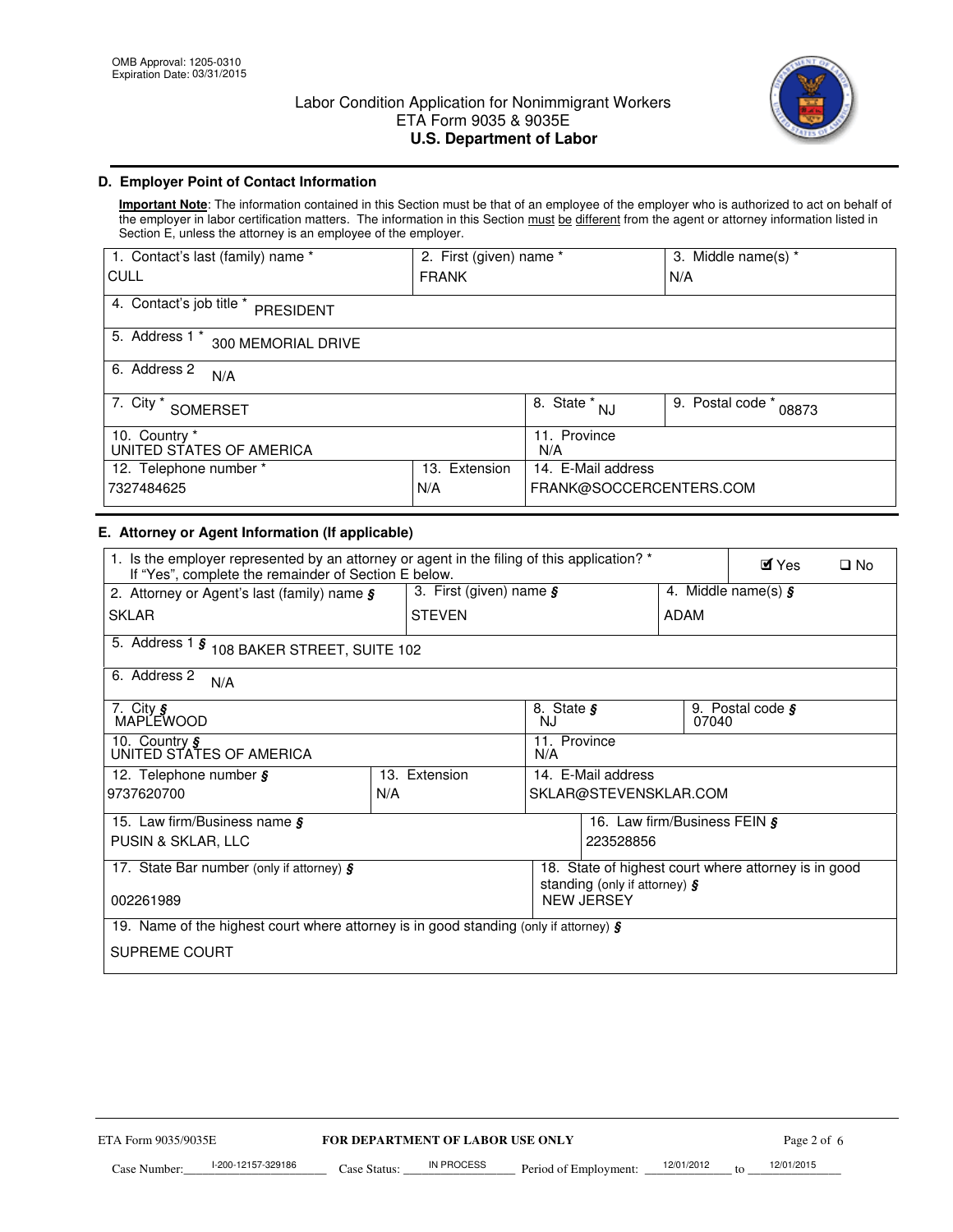## Labor Condition Application for Nonimmigrant Workers ETA Form 9035 & 9035E **U.S. Department of Labor**



| 2. Per: (Choose only one) *                      |
|--------------------------------------------------|
|                                                  |
| □ Week □ Bi-Weekly □ Month ■ Year<br>$\Box$ Hour |
|                                                  |

#### **G. Employment and Prevailing Wage Information**

**Important Note**: It is important for the employer to define the place of intended employment with as much geographic specificity as possible The place of employment address listed below must be a physical location and cannot be a P.O. Box. The employer may use this section to identify up to three (3) physical locations and corresponding prevailing wages covering each location where work will be performed and the electronic system will accept up to 3 physical locations and prevailing wage information. If the employer has received approval from the Department of Labor to submit this form non-electronically and the work is expected to be performed in more than one location, an attachment must be submitted in order to complete this section.

# a. Place of Employment 1 (Also see ADDENDUM 1 - Additional Worksites)

| 1. Address 1 *<br>300 MEMORIAL DRIVE                             |                                                                                                                                 |                                                             |
|------------------------------------------------------------------|---------------------------------------------------------------------------------------------------------------------------------|-------------------------------------------------------------|
| 2. Address 2                                                     | & NEARBY (SOMERSET COUNTY, NJ) SOCCER FIELDS                                                                                    |                                                             |
| 3. City $*$<br><b>SOMERSET</b>                                   |                                                                                                                                 | 4. County *<br><b>SOMERSET</b>                              |
| 5. State/District/Territory *<br><b>NEW JERSEY</b>               |                                                                                                                                 | 6. Postal code *<br>08873                                   |
|                                                                  | Prevailing Wage Information (corresponding to the place of employment location listed above)                                    |                                                             |
| 7. Agency which issued prevailing wage $\boldsymbol{\xi}$<br>N/A | N/A                                                                                                                             | 7a. Prevailing wage tracking number (if applicable) $\zeta$ |
| Wage level *<br>8.<br>$\Box$                                     | Ø∥<br>$\square$ $\square$<br>$\Box$ IV<br>$\Box$ N/A                                                                            |                                                             |
| Prevailing wage *<br>9.                                          | 10. Per: (Choose only one) *<br>31840.00<br>$\Box$ Week<br>$\Box$ Hour                                                          | ■ Year<br>$\Box$ Bi-Weekly<br>$\Box$ Month                  |
| 11. Prevailing wage source (Choose only one) *                   |                                                                                                                                 |                                                             |
|                                                                  | <b>M</b> OES<br><b>CBA</b><br><b>DBA</b><br>$\Box$<br>$\Box$<br>◻                                                               | <b>SCA</b><br>Other<br>□                                    |
| 11a. Year source published *                                     | 11b. If "OES", and SWA/NPC did not issue prevailing wage OR "Other" in question 11,<br>specify source $\boldsymbol{\mathsf{s}}$ |                                                             |
| 2011                                                             | OFLC ONLINE DATA CENTER                                                                                                         |                                                             |

## **H. Employer Labor Condition Statements**

! *Important Note:* In order for your application to be processed, you MUST read Section H of the Labor Condition Application – General Instructions Form ETA 9035CP under the heading "Employer Labor Condition Statements" and agree to all four (4) labor condition statements summarized below:

- (1) **Wages:** Pay nonimmigrants at least the local prevailing wage or the employer's actual wage, whichever is higher, and pay for nonproductive time. Offer nonimmigrants benefits on the same basis as offered to U.S. workers.
- (2) **Working Conditions:** Provide working conditions for nonimmigrants which will not adversely affect the working conditions of workers similarly employed.
- (3) **Strike, Lockout, or Work Stoppage:** There is no strike, lockout, or work stoppage in the named occupation at the place of employment.
- (4) **Notice:** Notice to union or to workers has been or will be provided in the named occupation at the place of employment. A copy of this form will be provided to each nonimmigrant worker employed pursuant to the application.

| 1. <b>I have read and agree to</b> Labor Condition Statements 1, 2, 3, and 4 above and as fully explained in Section H | MYes | $\Box$ No |
|------------------------------------------------------------------------------------------------------------------------|------|-----------|
| of the Labor Condition Application – General Instructions – Form ETA 9035CP. *                                         |      |           |

| ETA Form 9035/9035E |                    | <b>FOR DEPARTMENT OF LABOR USE ONLY</b> |            |                                            |  | Page 3 of 6 |            |  |
|---------------------|--------------------|-----------------------------------------|------------|--------------------------------------------|--|-------------|------------|--|
| Case Number:        | l-200-12157-329186 | Case Status:                            | IN PROCESS | Period of Employment: $\frac{12}{01/2012}$ |  |             | 12/01/2015 |  |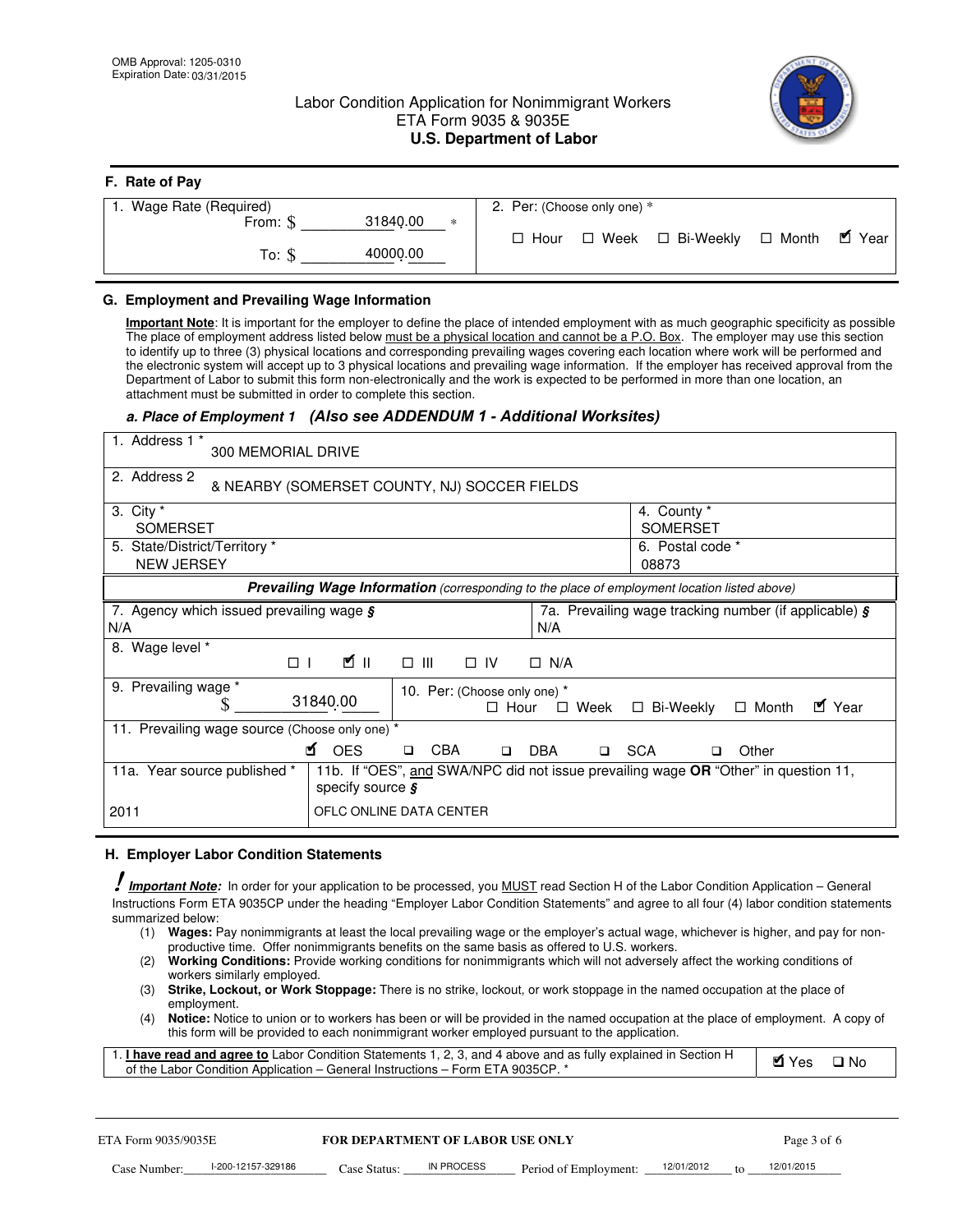

#### **I. Additional Employer Labor Condition Statements – H-1B Employers ONLY**

!**Important Note***:* In order for your H-1B application to be processed, you MUST read Section I – Subsection 1 of the Labor Condition Application – General Instructions Form ETA 9035CP under the heading "Additional Employer Labor Condition Statements" and answer the questions below.

## a. Subsection 1 (Also see ADDENDUM 1 - Additional Worksites)

| 1. Is the employer H-1B dependent? $\frac{1}{5}$                                                                                                                                                                                                         | $\square$ Yes                   | <b>M</b> No |  |
|----------------------------------------------------------------------------------------------------------------------------------------------------------------------------------------------------------------------------------------------------------|---------------------------------|-------------|--|
| 2. Is the employer a willful violator? $\frac{1}{2}$                                                                                                                                                                                                     | $\square$ Yes                   | <b>M</b> No |  |
| 3. If "Yes" is marked in questions I.1 and/or I.2, you must answer "Yes" or "No" regarding whether the<br>employer will use this application ONLY to support H-1B petitions or extensions of status for exempt H-1B<br>nonimmigrants? $\boldsymbol{\xi}$ | $\Box$ Yes $\Box$ No $\Box$ N/A |             |  |

**If you marked "Yes" to questions I.1 and/or I.2 and "No" to question I.3, you MUST read Section I – Subsection 2 of the Labor Condition Application – General Instructions Form ETA 9035CP under the heading "Additional Employer Labor Condition Statements" and indicate your agreement to all three (3) additional statements summarized below.** 

#### *b. Subsection 2*

- A. **Displacement:** Non-displacement of the U.S. workers in the employer's workforce
- B. **Secondary Displacement:** Non-displacement of U.S. workers in another employer's workforce; and
- C. **Recruitment and Hiring:** Recruitment of U.S. workers and hiring of U.S. workers applicant(s) who are equally or better qualified than the H-1B nonimmigrant(s).

| 4. I have read and agree to Additional Employer Labor Condition Statements A, B, and C above and as fully                     |      |  |
|-------------------------------------------------------------------------------------------------------------------------------|------|--|
| explained in Section I – Subsections 1 and 2 of the Labor Condition Application – General Instructions Form ETA $\square$ Yes | ⊡ No |  |
| 9035 $CP.$ §                                                                                                                  |      |  |

#### **J. Public Disclosure Information**

!**Important Note***:* You must select from the options listed in this Section.

| Public disclosure information will be kept at: * | Employer's principal place of business<br>□ Place of employment |
|--------------------------------------------------|-----------------------------------------------------------------|
|--------------------------------------------------|-----------------------------------------------------------------|

#### **K. Declaration of Employer**

*By signing this form, I, on behalf of the employer, attest that the information and labor condition statements provided are true and accurate; that I have read sections H and I of the Labor Condition Application – General Instructions Form ETA 9035CP, and that I agree to comply with the Labor Condition Statements as set forth in the Labor Condition Application – General Instructions Form ETA 9035CP and with the Department of Labor regulations (20 CFR part 655, Subparts H and I). I agree to make this application, supporting documentation, and other records available to officials of the Department of Labor upon request during any investigation under the Immigration and Nationality Act. Making fraudulent representations on this Form can lead to civil or criminal action under 18 U.S.C. 1001, 18 U.S.C. 1546, or other provisions of law.* 

| 1. Last (family) name of hiring or designated official * | 2. First (given) name of hiring or designated official *   3. Middle initial * |                  |     |
|----------------------------------------------------------|--------------------------------------------------------------------------------|------------------|-----|
| Cull                                                     | Frank                                                                          |                  | N/A |
| 4. Hiring or designated official title *                 |                                                                                |                  |     |
| President                                                |                                                                                |                  |     |
| 5. Signature *                                           |                                                                                | 6. Date signed * |     |
|                                                          |                                                                                |                  |     |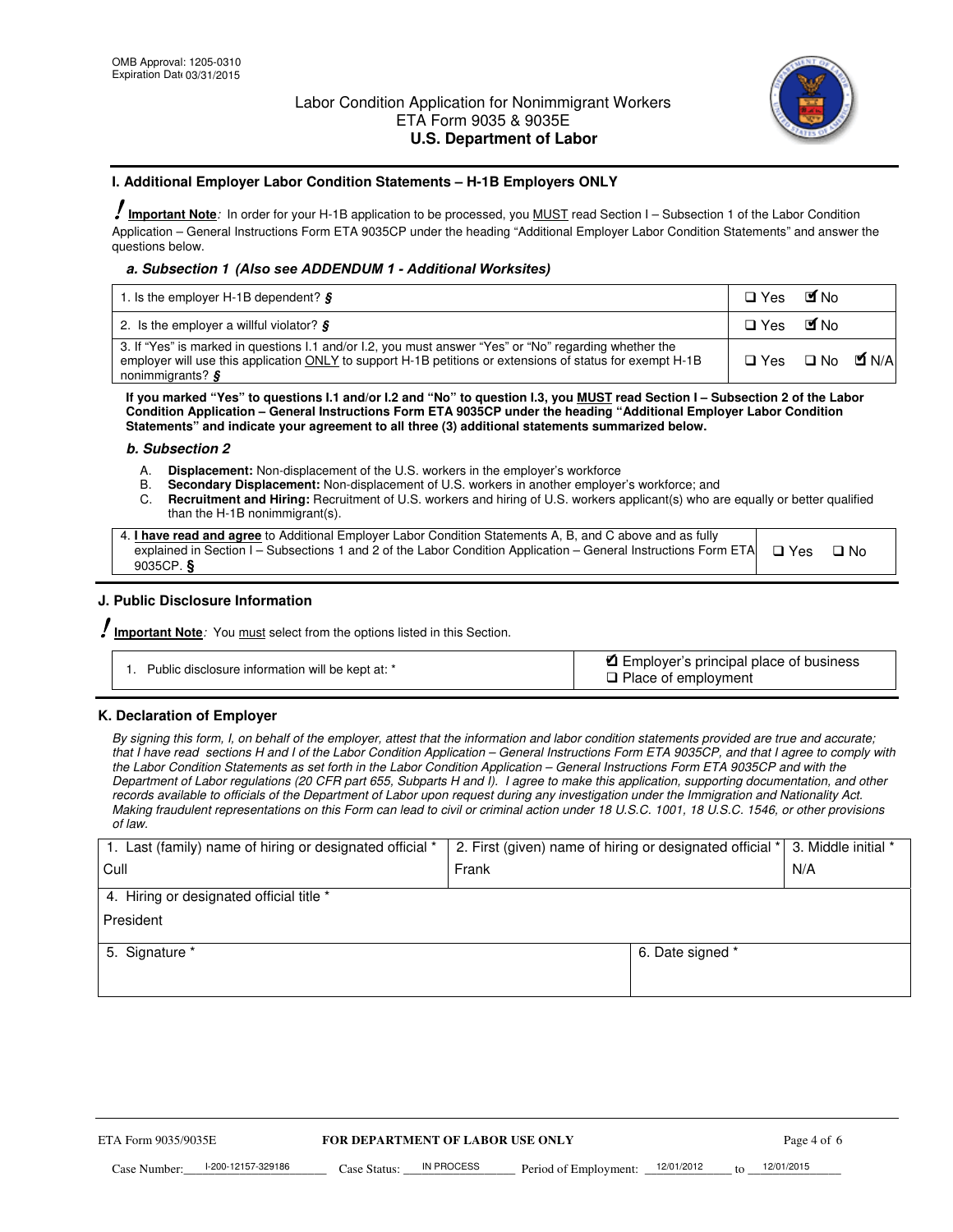

#### **L. LCA Preparer**

**Important Note**: Complete this section if the preparer of this LCA is a person other than the one identified in either Section D (employer point of contact) or E (attorney or agent) of this application.

| 1. Last (family) name $\boldsymbol{\xi}$ | 2. First (given) name $\boldsymbol{\mathcal{S}}$ | 3. Middle initial § |
|------------------------------------------|--------------------------------------------------|---------------------|
| N/A                                      | N/A                                              | N/A                 |
| 4. Firm/Business name §                  |                                                  |                     |
| N/A                                      |                                                  |                     |
| 5. E-Mail address $\boldsymbol{s}$ N/A   |                                                  |                     |
|                                          |                                                  |                     |
|                                          |                                                  |                     |

### **M. U.S. Government Agency Use (ONLY)**

By virtue of the signature below, the Department of Labor hereby acknowledges the following:

| Determination Date (date signed) |
|----------------------------------|
| IN PROCESS                       |
| Case Status                      |
|                                  |

#### **N. Signature Notification and Complaints**

The signatures and dates signed on this form will not be filled out when electronically submitting to the Department of Labor for processing, but **MUST** be complete when submitting non-electronically. If the application is submitted electronically, any resulting certification **MUST** be signed *immediately upon receipt* from the Department of Labor before it can be submitted to USCIS for further processing.

Complaints alleging misrepresentation of material facts in the LCA and/or failure to comply with the terms of the LCA may be filed using the WH-4 Form with any office of the Wage and Hour Division, Employment Standards Administration, U.S. Department of Labor. A listing of the Wage and Hour Division offices can be obtained at http://www.dol.gov/esa. Complaints alleging failure to offer employment to an equally or better qualified U.S. worker, or an employer's misrepresentation regarding such offer(s) of employment, may be filed with the U.S. Department of Justice, Office of the Special Counsel for Immigration-Related Unfair Employment Practices, 950 Pennsylvania Avenue, NW, Washington, DC, 20530. Please note that complaints should be filed with the Office of Special Counsel at the Department of Justice only if the violation is by an employer who is H-1B dependent or a willful violator as defined in 20 CFR 655.710(b) and 655.734(a)(1)(ii).

#### **O. OMB Paperwork Reduction Act** *(1205-0310)*

These reporting instructions have been approved under the Paperwork Reduction Act of 1995. Persons are not required to respond to this collection of information unless it displays a currently valid OMB control number. Obligations to reply are mandatory (Immigration and Nationality Act, Section 212(n) and (t) and 214(c). Public reporting burden for this collection of information, which is to assist with program management and to meet Congressional and statutory requirements is estimated to average 1 hour per response, including the time to review instructions, search existing data sources, gather and maintain the data needed, and complete and review the collection of information. Send comments regarding this burden estimate or any other aspect of this collection of information, including suggestions for reducing this burden, to the U.S. Department of Labor, Room C-4312, 200 Constitution Ave. NW, Washington, DC 20210. (Paperwork Reduction Project OMB 1205-0310.) **Do NOT send the completed application to this address.**